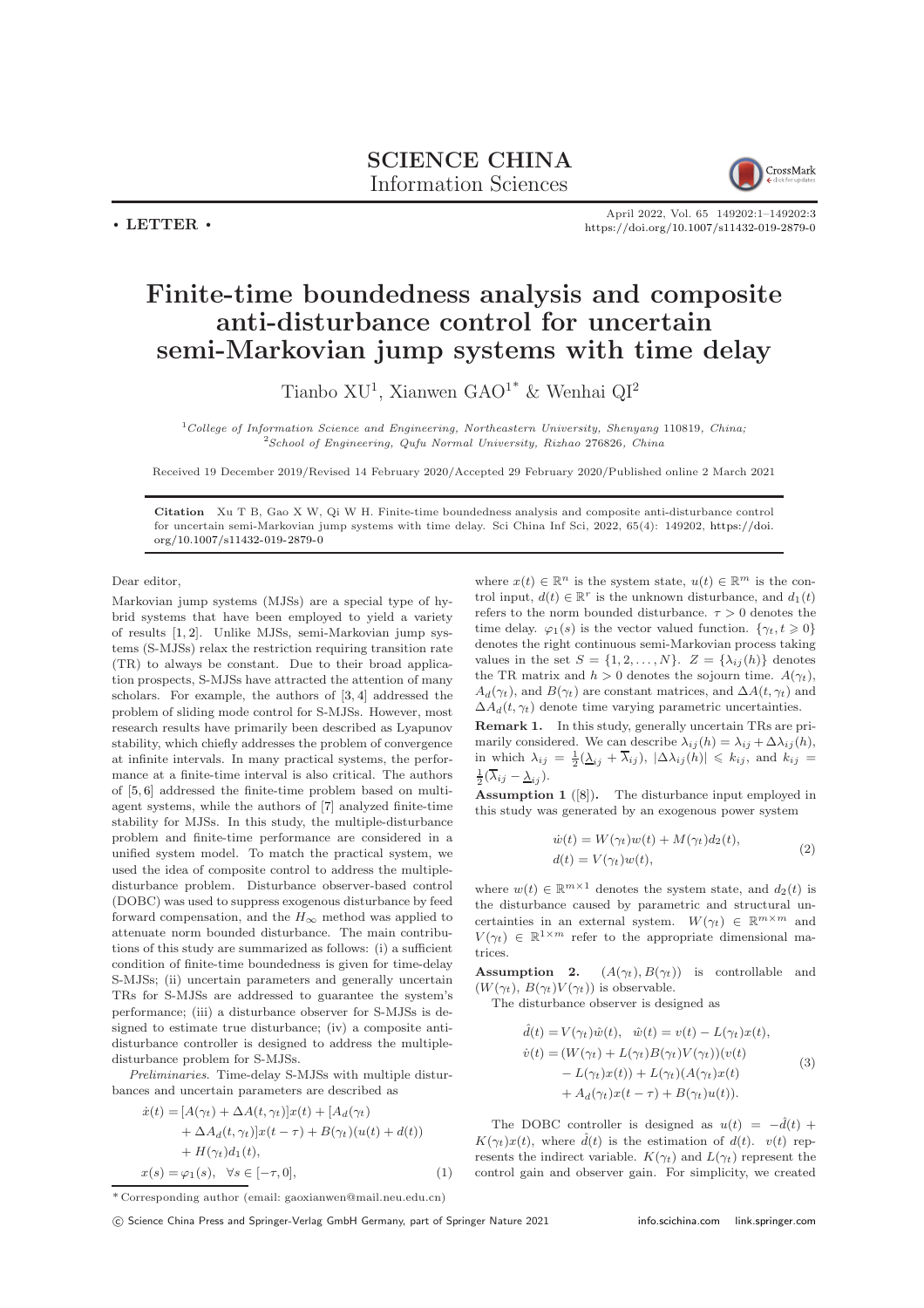$\gamma_t = i$  using the following analysis. The closed-loop system can be given as

$$
\dot{\xi}(t) = \tilde{A}_i \xi(t) + \tilde{A}_{di} \xi(t - \tau) + \tilde{H}_i \tilde{d}(t),
$$
  
 
$$
\xi(s) = \varphi(s), \ \forall s \in [-\tau, 0],
$$
 (4)

where  $\xi(t) = [x^{\text{T}}(t) \ e_w^{\text{T}}(t)]^{\text{T}}$ ,  $e_w(t) = w(t) - \hat{w}(t)$ ,

$$
\tilde{A}_i = \begin{bmatrix} A_i + \Delta A_i + B_i K_i & B_i V_i \\ 0 & W_i + L_i B_i V_i \end{bmatrix},
$$
  
\n
$$
\tilde{A}_{di} = \begin{bmatrix} A_{di} + \Delta A_{di} & 0 \\ 0 & 0 \end{bmatrix},
$$
  
\n
$$
\tilde{d}(t) = [d_1^\text{T}(t) \ d_2^\text{T}(t)]^\text{T},
$$
  
\n
$$
\tilde{H}_i = \begin{bmatrix} H_i & 0 \\ L_i H_i & M_i \end{bmatrix},
$$
  
\n
$$
\int_0^\text{T} \tilde{d}^\text{T}(t) \tilde{d}(t) dt \leq d \ (d \geq 0).
$$

The reference output can be given as

$$
z(t) = C_{1i}x(t) + C_{2i}e_w(t) = \tilde{C}_i\xi(t).
$$
 (5)

**Definition 1.** For  $\forall \tilde{d} \in L_2[0, T)$ , if the composite system in (4) and (5) satisfies the inequality  $E\{\int_0^T z(t)^T z(t) dt\}$  $\gamma^2\{\int_0^T \tilde{d}(t)^T \tilde{d}(t) dt\}$ , where  $\gamma > 0$  is the given scalar, then the system is said to achieve  $H_{\infty}$  finite-time boundedness with respect to  $(c_1, c_2, T, R_i, d)$  in norm bounded  $\gamma$ .

**Definition 2.** For given positive constants  $T$ ,  $c_1$ ,  $c_2$ ,  $d$ , and positive definite matrix  $R_i$ , if the closed-loop system in (4) and (5) satisfies  $Ex^{\mathrm{T}}(t_1)R_ix(t_1) \leq c_1 \Rightarrow Ex^{\mathrm{T}}(t_2)R_ix(t_2) \leq$ c<sub>2</sub>, where  $t_1 \in [-\tau \ 0], t_2 \in [0 \ T], c_2 > c_1$ , then the system is said to achieve finite-time boundedness with respect to  $(c_1, c_2, T, R_i, d).$ 

**Lemma 1** ([\[9\]](#page-2-9)). For any real number  $\varepsilon$ , any matrix F, the inequality  $\varepsilon (F + F^{T}) \leqslant \varepsilon^{2} D + FD^{-1}F^{T}$  holds, where  $D > 0$ .

In the following let us investigate the finite-time boundedness.

Theorem 1. If there exist symmetric positive definite matrices  $P_i$ ,  $Q_g$ ,  $Q_{gi}$ , symmetric matrices  $J_i$ ,  $J_{gi}$ , appropriate matrices  $N_{pi}$ , and positive constants  $\alpha$ , T,  $c_1$ ,  $c_2$ , d,  $\gamma$ ,  $\tilde{c}_1$ , for  $\forall i \in S, g = 1, 2, \text{ and } p = 1, 2, 3, \text{ such that the following}$ inequalities hold:

$$
\begin{bmatrix}\n\Pi_{1i}^{11} \ \Pi_{1i}^{12} \ \Pi_{1i}^{13} \ P_i \tilde{H}_i \ \tilde{C}_i^T \ \tau N_{1i}^T \ \Pi_{1i}^{17} \\
* \ \Pi_{1i}^{22} \ \Pi_{1i}^{23} \ 0 \ 0 \ \tau N_{2i}^T \ 0 \\
* \ \ast \ \Pi_{1i}^{33} \ 0 \ 0 \ \tau N_{3i}^T \ 0 \\
* \ \ast \ \ast \ \ast \ -\gamma^2 I \ 0 \ 0 \ 0 \ 0 \\
* \ \ast \ \ast \ \ast \ \ast \ -I \ 0 \ 0 \\
* \ \ast \ \ast \ \ast \ \ast \ \ast \ \Pi_{1i}^{77}\n\end{bmatrix}
$$
\n
$$
\begin{bmatrix}\n\sum_{j \in S_k^i} \lambda_{ij} (Q_{gj} - J_{gi}) + \sum_{j \in S_k^i} \frac{1}{4} k_{ij}^2 - Q_g \ \Pi_{3i}^{12} \\
* \ \sum_{j \in S_k^i} \lambda_{ij} (Q_{gj} - J_{gi}) + \sum_{j \in S_k^i} \frac{1}{4} k_{ij}^2 - Q_g \ \Pi_{3i}^{12} \\
* \ \Pi_{3i}^{22}\n\end{bmatrix} < 0, (7)
$$
\n
$$
P_j - J_i \leq 0, Q_{gj} - J_{gi} \leq 0, j \in S_{uk}^i, j \neq i,
$$
\n
$$
(8)
$$
\n
$$
P_j - J_i \geq 0, Q_{gj} - J_{gi} \geq 0, j \in S_{uk}^i, j = i,
$$
\n
$$
(9)
$$

$$
c_1\left\{\sigma_{\max}[\tilde{P}_i]+\tau\sigma_{\max}[\tilde{Q}_{1i}]+\frac{1}{2}\tau^2\sigma_{\max}[\tilde{\tilde{Q}}_{1i}]\right\}
$$

$$
+\tilde{c}_1\left\{\frac{1}{2}\tau^2\sigma_{\max}[\tilde{Q}_{2i}] + \frac{1}{6}\tau^3\sigma_{\max}[\tilde{Q}_{2i}]\right\} +\frac{\gamma^2d}{\alpha}(1 - e^{\alpha T}) < c_2\sigma_{\min}(\tilde{P}_i)e^{-\alpha T},
$$
\n(10)

where  $\Pi_{1i}^{11} = P_i \tilde{A}_i + \tilde{A}_i^T P_i + Q_{1i} + \tau Q_1 + N_{1i} + N_{1i}^T + \sum_{j \in S_k^i} \lambda_{ij} (P_j - J_i) + \sum_{j \in S_k^i} \frac{1}{4} k_{ij}^2 I - \alpha P_i$ ,  $\Pi_{1i}^{12} = P_i \tilde{A}_{di} \frac{1}{4}k_{ij}^2I - \alpha P_i$ ,  $\Pi_{1i}^{12} = P_i\tilde{A}_{di}^{i}$  $N_{1i} + N_{2i}^{\mathrm{T}}, \Pi_{1i}^{13} = \tilde{A}_{i}^{\mathrm{T}} P_{i} + N_{3i}^{\mathrm{T}}, \Pi_{1i}^{17} = [P_{k_{1}^{i}} - J_{i}, \ldots, P_{k_{m}^{i}} - J_{i}],$  $\Pi_{1i}^{2i} = -Q_{1i} - N_{2i} - N_{2i}^{T}$ ,  $\Pi_{1i}^{23} = \tilde{A}_{di}^{T}P_{i} - N_{3i}^{T}$ ,  $\Pi_{1i}^{33} = -2P_{i} +$  $\tau Q_{2i} + \frac{\tau^2}{2} Q_2, \ \Pi_{1i}^{77} = [-I_{k_1^i}, \ldots, -I_{k_m^i}], \ \Pi_{3i}^{12} = [Q_{gk_1^i} J_{gi},\ldots,Q_{g k_m^i}-J_{gi}], \Pi^{22}_{3i}=[-I_{k_1^i},\ldots,-I_{k_m^i}], \sigma \text{ denotes the }$ eigenvalue,  $\tilde{P}_i = R_i^{-1/2} P_i R_i^{-1/2}, \ \tilde{Q}_{gi} = R_i^{-1/2} Q_g R_i^{-1/2},$  $\tilde{\tilde{Q}}_{gi} = R_i^{-1/2} Q_{gi} R_i^{-1/2}, 0 < c_1 < c_2$ , and  $R_i > 0$ , then the composite system in (4) and (5) can achieve finite-time boundedness with respect to  $(c_1, c_2, T, R_i, d)$ .

The proof of Theorem 1 can be found in Appendix A.

The following theorem describes the disturbance observer design and the composite controller solution.

Theorem 2. If there exist symmetric positive definite matrices  $X_{1i}$ ,  $P_{2i}$ ,  $U_{1gi}$ ,  $U_{2gi}$ ,  $U_{1gij}$ , and  $U_{2gij}$ , symmetric matrices  $\tilde{V}_{1i}$ ,  $\tilde{V}_{2i}$ ,  $\tilde{V}_{1gi}$ , and  $\tilde{V}_{2gi}$ , appropriate matrices  $Y_i$ ,  $H_{1i}$ ,  $\tilde{N}_{1pi}$ , and  $\tilde{N}_{2pi}$ , the known constant matrices with the appropriate dimensions  $E_{11i}$ ,  $E_{12i}$ ,  $F_{11i}$ , and  $F_{12i}$ , positive constants  $\alpha$ , T,  $c_1$ ,  $c_2$ ,  $d$ ,  $\gamma$ ,  $\tilde{c}_1$ ,  $\sigma_1$ ,  $\sigma_2$ ,  $\sigma_3$ ,  $\sigma_4$ , and  $\sigma_5$ , for  $\forall i \in S, g = 1, 2, p = 1, 2, 3, 0 < c_1 < c_2$  and  $R_i > 0$ , such that the following inequalities hold:

$$
\begin{bmatrix}\n\Pi_{d1i}^{11} & \Pi_{d1i}^{12} & \Pi_{d1i}^{13} & \Pi_{d1i}^{15} & \Pi_{d1i}^{15} & \Pi_{d1i}^{17} & \Pi_{d1i}^{18} & \Pi_{d1i}^{19} \\
* & \Pi_{d1i}^{22} & \Pi_{d1i}^{23} & 0 & 0 & \Pi_{d1i}^{26} & 0 & \Pi_{d1i}^{28} & 0 \\
* & * & \Pi_{d1i}^{33} & 0 & 0 & \Pi_{d1i}^{36} & 0 & 0 & 0 \\
* & * & * & \Pi_{d1i}^{44} & 0 & 0 & 0 & 0 & 0 \\
* & * & * & * & \Pi_{d1i}^{65} & 0 & 0 & 0 & 0 \\
* & * & * & * & * & \Pi_{d1i}^{66} & 0 & 0 & 0 \\
* & * & * & * & * & \Pi_{d1i}^{77} & 0 & 0 \\
* & * & * & * & * & * & \Pi_{d1i}^{77} & 0 & 0 \\
* & * & * & * & * & * & * & \Pi_{d1i}^{81} & 0 \\
* & * & * & * & * & * & * & \Pi_{d1i}^{81} & 0 \\
* & * & * & * & * & * & * & \Pi_{d1i}^{81} & 0 \\
* & \Pi_{d1i}^{21} & \Pi_{d1i}^{13} & \Pi_{d1i}^{14} & \Pi_{d1i}^{15} & \Pi_{d1i}^{16} & \Pi_{d1i}^{17} & \Pi_{d1i}^{18} & 0 \\
* & * & \Pi_{d1i}^{22} & \Pi_{d1i}^{23} & 0 & 0 & \Pi_{d1i}^{26} & 0 & 0 & 0 \\
* & * & * & * & \Pi_{d1i}^{45} & 0 & 0 & 0 & 0 & 0 \\
* & * & * & * & * & \Pi_{d1i}^{65} & 0 & 0 & 0 & 0 \\
* & * & * & * & * & \Pi_{d1i}^{67} & 0 & 0 & 0 & 0 \\
* & * & * & * & * & * & \Pi_{d1i}^{77} & 0 & 0 & 0 \\
* & * & * & * & * & * & \Pi_{d1i}^{77} & 0 & 0 &
$$